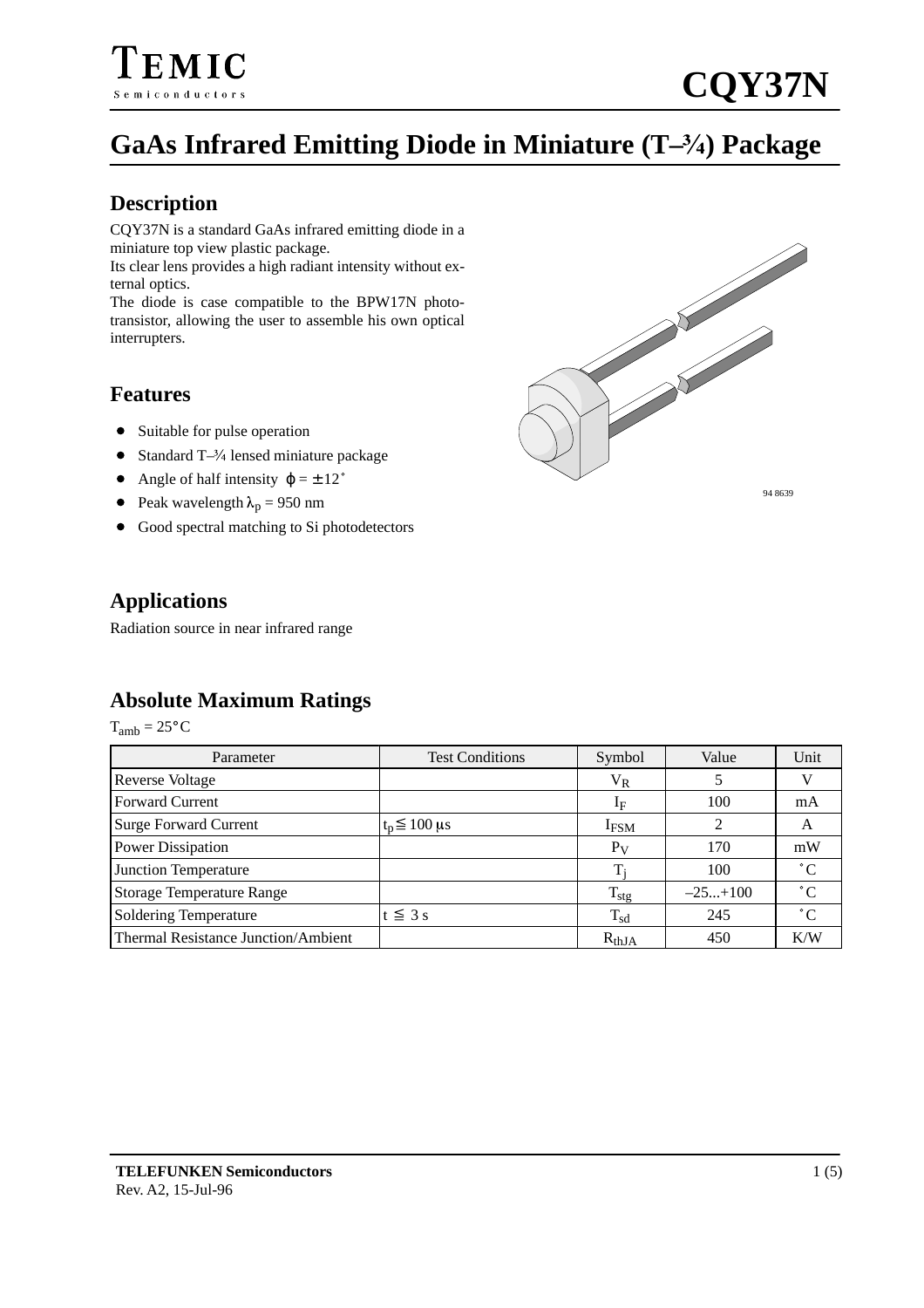# **Basic Characteristics**<br>T<sub>amb</sub> = 25°C

| amn |  |  |
|-----|--|--|
|-----|--|--|

| Parameter                     | <b>Test Conditions</b>                             | Symbol            | Min | Typ    | Max | Unit    |
|-------------------------------|----------------------------------------------------|-------------------|-----|--------|-----|---------|
| Forward Voltage               | $I_F = 50 \text{ mA}, t_p \leq 20 \text{ ms}$      | $V_{\rm F}$       |     | 1.3    | 1.6 | V       |
| <b>Breakdown Voltage</b>      | $I_R = 100 \mu A$                                  | $V_{(BR)}$        | 5   |        |     | V       |
| <b>Junction Capacitance</b>   | $V_R = 0 V$ , f = 1 MHz, E = 0                     | $C_i$             |     | 50     |     | pF      |
| <b>Radiant Intensity</b>      | $I_F = 50$ mA, $t_p \le 20$ ms                     | $I_{e}$           | 2.2 | 5      |     | mW/sr   |
| <b>Radiant Power</b>          | $I_F = 50$ mA, $t_p \le 20$ ms                     | $\Phi$ e          |     | 5      |     | mW      |
| Temp. Coefficient of $\phi_e$ | $I_F = 50$ mA                                      | $TK_{\Phi e}$     |     | $-0.8$ |     | $\%$ /K |
| Angle of Half Intensity       |                                                    | φ                 |     | ±12    |     | deg     |
| Peak Wavelength               | $I_F = 50$ mA                                      | $\lambda_{\rm p}$ |     | 950    |     | nm      |
| Spectral Bandwidth            | $I_F = 50$ mA                                      | Δλ                |     | 50     |     | nm      |
| Rise time                     | $I_F = 1.5A$ , $t_p/T = 0.01$ , $t_p \le 10 \mu s$ | $t_{r}$           |     | 400    |     | ns      |
| Fall Time                     | $I_F = 1.5A$ , $t_p/T = 0.01$ , $t_p \le 10 \mu s$ | tf                |     | 450    |     | ns      |

**Typical Characteristics**  $(T_{amb} = 25^{\circ}C$  unless otherwise specified)



Figure 1. Power Dissipation vs. Ambient Temperature



Figure 2. Forward Current vs. Ambient Temperature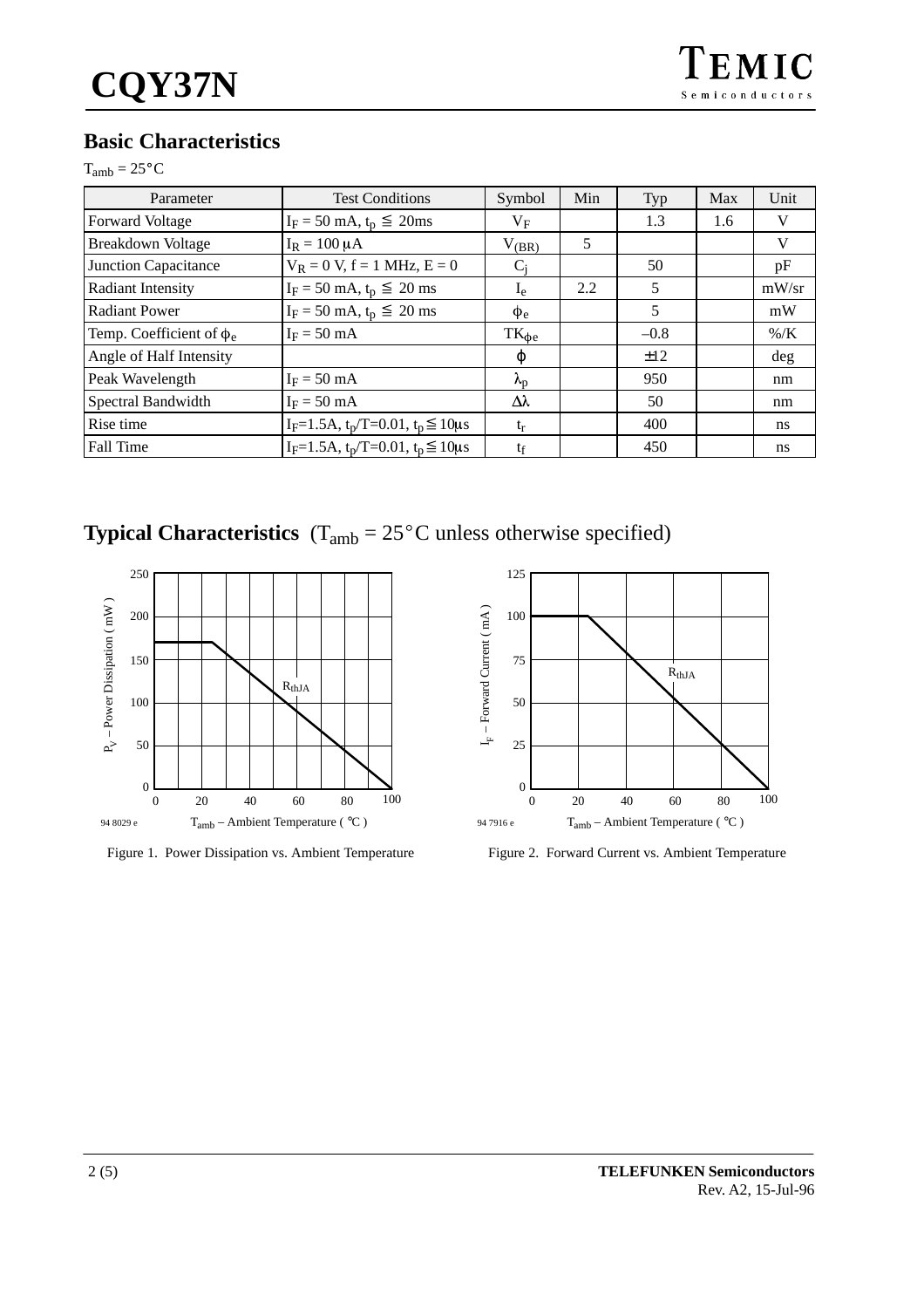





Figure 3. Forward Current vs. Forward Voltage



Figure 4. Relative Forward Voltage vs. Ambient Temperature



Figure 5. Radiant Intensity vs. Forward Current



Figure 6. Radiant Power vs. Forward Current



Figure 7. Rel. Radiant Intensity\Power vs. Ambient Temperature



Figure 8. Relative Radiant Power vs. Wavelength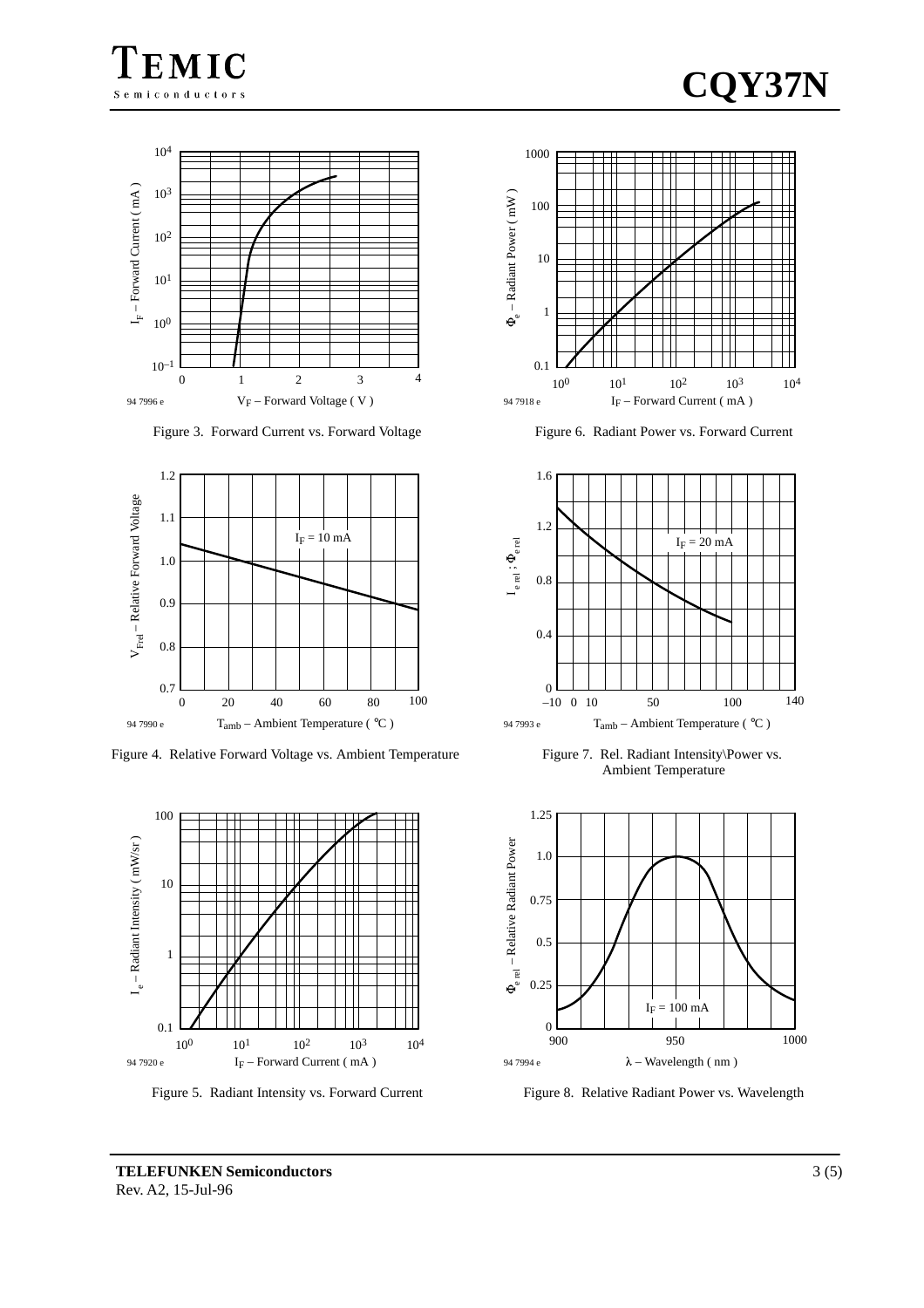## CQY37N



Figure 9. Relative Radiant Intensity vs. Angular Displacement

#### Dimensions in mm